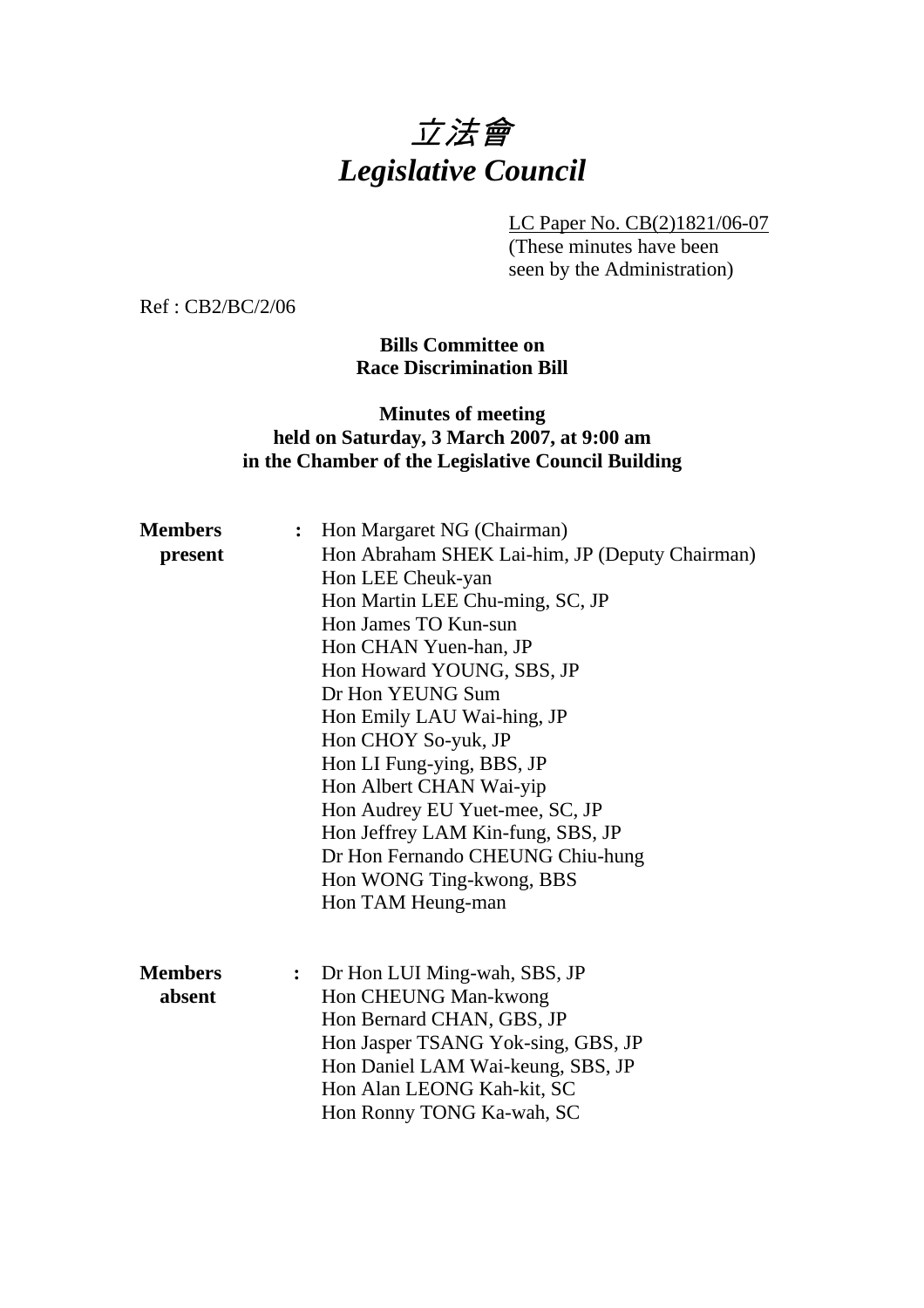| attending                          |  | <b>Public Officers : Mr Donald TONG</b><br>Deputy Secretary for Home Affairs(1) |  |
|------------------------------------|--|---------------------------------------------------------------------------------|--|
|                                    |  | Mr Victor NG<br>Principal Assistant Secretary for Home Affairs(4)               |  |
|                                    |  | <b>Miss Betty CHEUNG</b><br><b>Senior Government Counsel</b>                    |  |
|                                    |  | Miss Shandy LIU<br><b>Senior Government Counsel</b>                             |  |
|                                    |  | Miss LAI Yuen-man<br>Senior Government Counsel (Ag.)                            |  |
| <b>Attendance by</b><br>invitation |  | : Session I                                                                     |  |
|                                    |  | <b>Hong Kong Unison</b>                                                         |  |
|                                    |  | Miss Fermi WONG<br><b>Executive Director</b>                                    |  |
|                                    |  | Miss Rebecca LUI<br>Project Officer                                             |  |
|                                    |  | <b>Employers' Federation of Hong Kong</b>                                       |  |
|                                    |  | Mr Duncan ABATE                                                                 |  |
|                                    |  | Ms Jodi KOON<br><b>Senior Director</b>                                          |  |
|                                    |  | <b>Society for Community Organization</b>                                       |  |
|                                    |  | Miss SZE Lai-shan<br><b>Community Organizer</b>                                 |  |
|                                    |  | <b>New Immigrants' Mutual Aid Association</b>                                   |  |
|                                    |  | Ms CHAN Kwai-chun<br><b>Executive Member</b>                                    |  |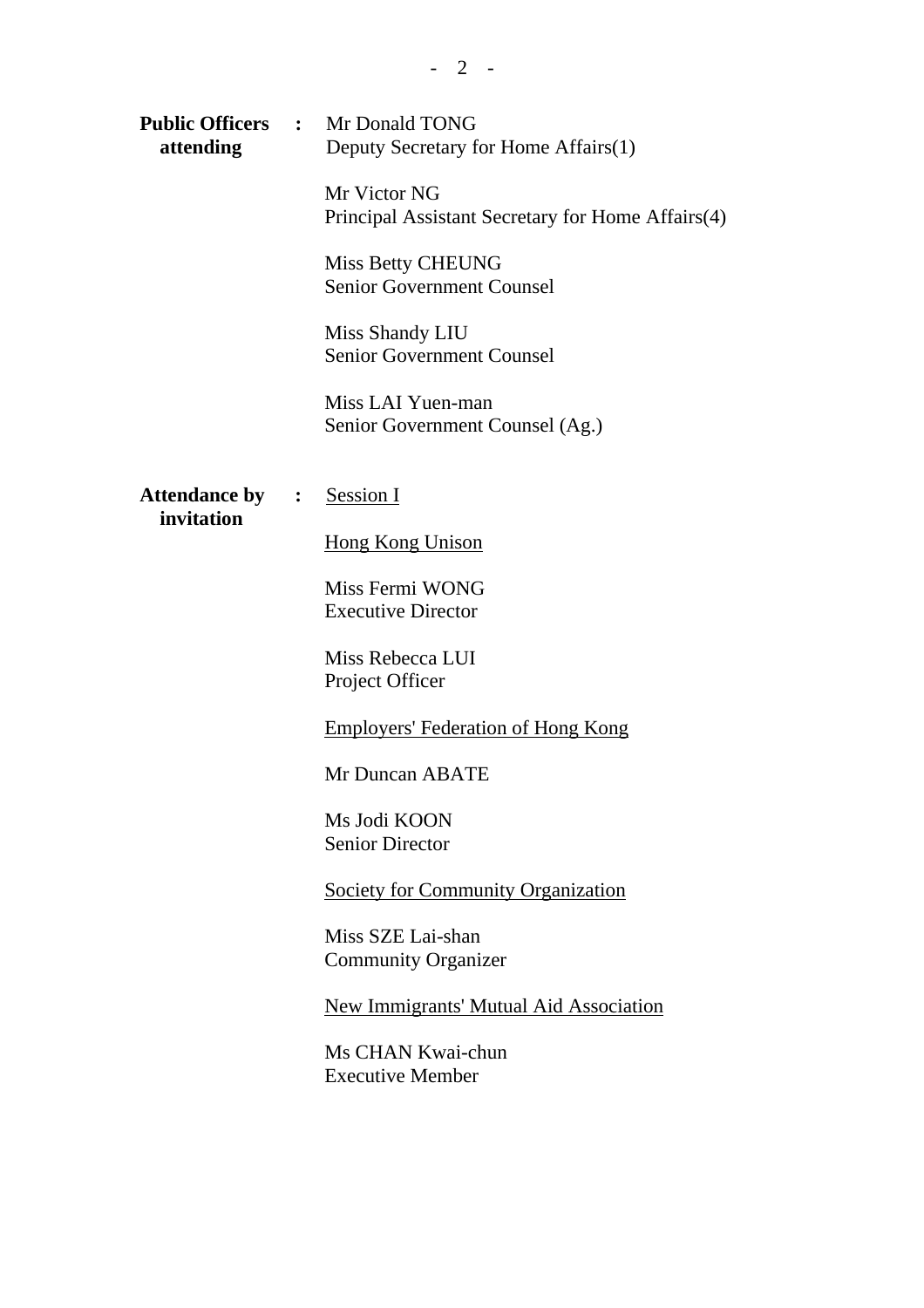## Democratic Party

Mr Mark LI Chairman, Hong Kong Island Branch

Hong Kong Integrated Nepalese Society

Mr THAPA Buddhi Bahadur Chairman

Mr Chura THAPA Member

Mr Y. K CHONG Solicitor

Pakistan Islamic Welfare Union Inc. (HK) Ltd

Mr Khan Muhammad MALIK Chairman

Alliance of Returning Chinese from Overseas against **Discrimination** 

Dr WAN Sek-luen Convener

Mr Johnny SO C.M. Member

Dr KEEZHANGATTE James Joseph Honorary Lecturer, Department of Social Work & Social Administration , The University of Hong Kong

Hong Kong Human Rights Commission

Miss Annie LIN Community Organizer

Mrs Pabitra RAI

Voices of the Rights of Asylum Seekers and Refugees

John Spokesperson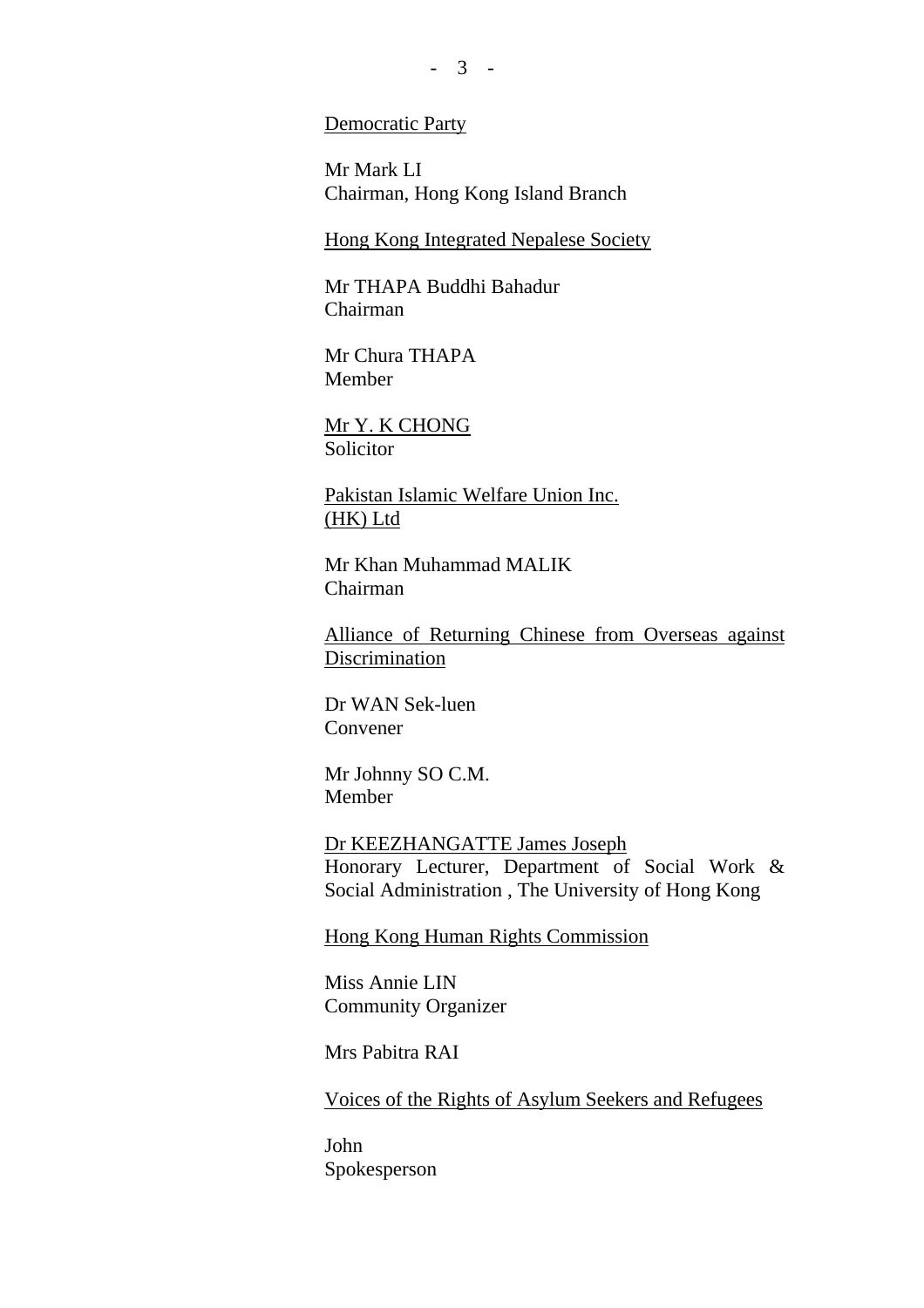The Coalition for Migrants Rights

Ms Nurul QOIRIAH Program Coordinator

Filipino Domestic Helpers General Union

Ms Aster SUGUITAN Executive Committee Member

Indonesian Migrant Workers Union

Ms Eni YUNIARTI Secretary General

The Hong Kong Coalition of Indonesian Migrant Worker Organization

Ms SUMIATI **Officer** 

Far East Overseas Nepalese Association

Mr Prem Candra RAI Coordinator

Hong Kong Christian Service

Ms Sita LIMBU Programme Worker

Ms Karrie CHAN Project Leader

Session II

HK SKH Lady Maclehose Centre

Miss Nora WONG Fuk-nga Unit-in-Charge

Miss Zohera

Azir KHAN (Translator)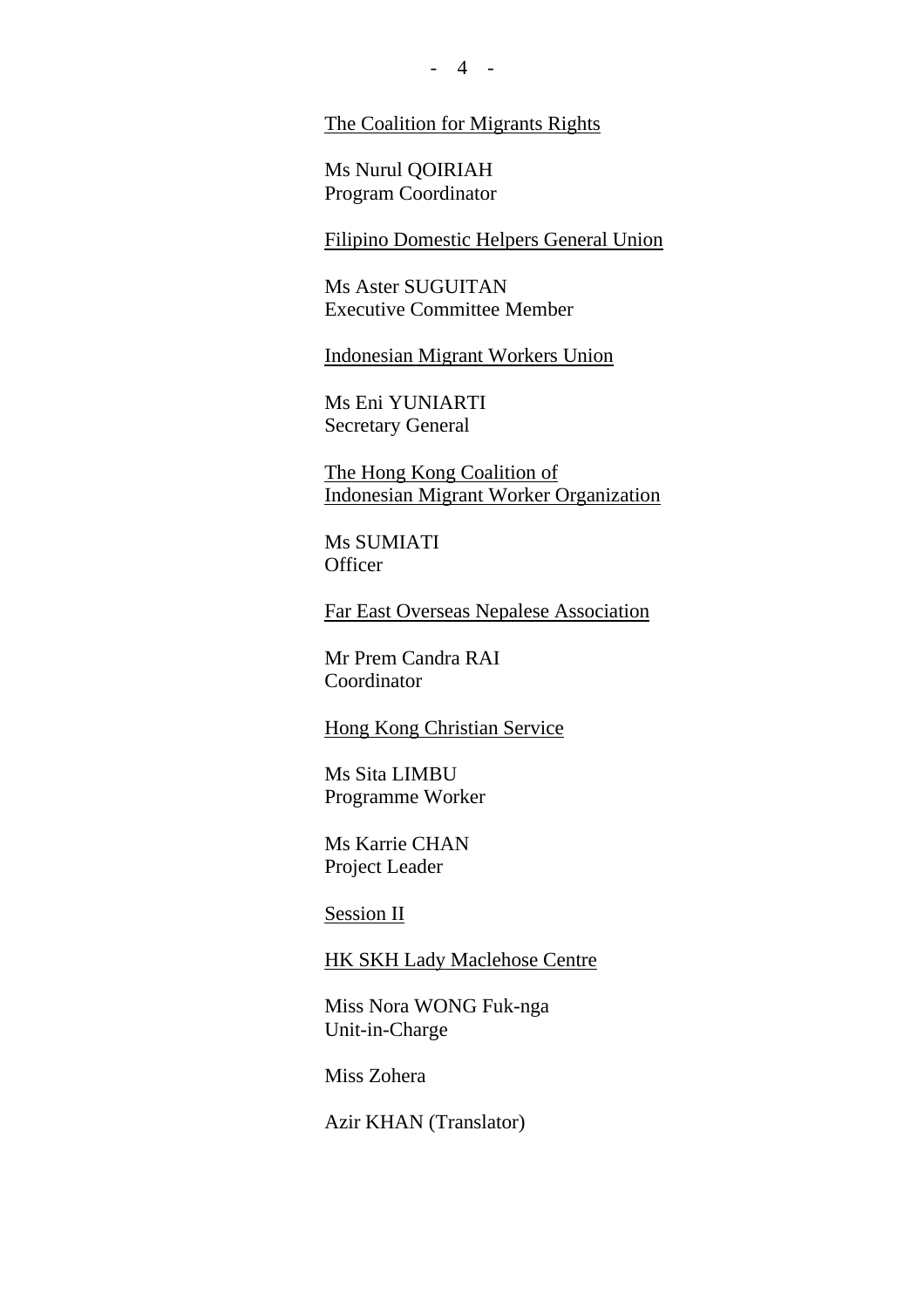### Hong Kong Human Rights Monitor

Mr LAW Yuk-kai **Director** 

International Social Service - Hong Kong Branch

Mr Stephen YAU Chief Executive

Ms Adrielle PANARES Director of Development / Migrants Programme Coordinator

Professor G G WANG City University of Hong Kong, School of Law

# Alliance Progressive Labor

Mrs Silvia TORRES Program Officer

New Territories General Chamber of Commerce

Dr Sam WONG Chairman

Luen Woo Chamber of Commerce

Mr TAM Kin-keung Chairman

Association of Mainland Overseas Returned Scholars in Hong Kong

Dr Richard HU Weixing Executive Vice President

Equal Opportunities Commission

Mr Herman POON Chief Legal Counsel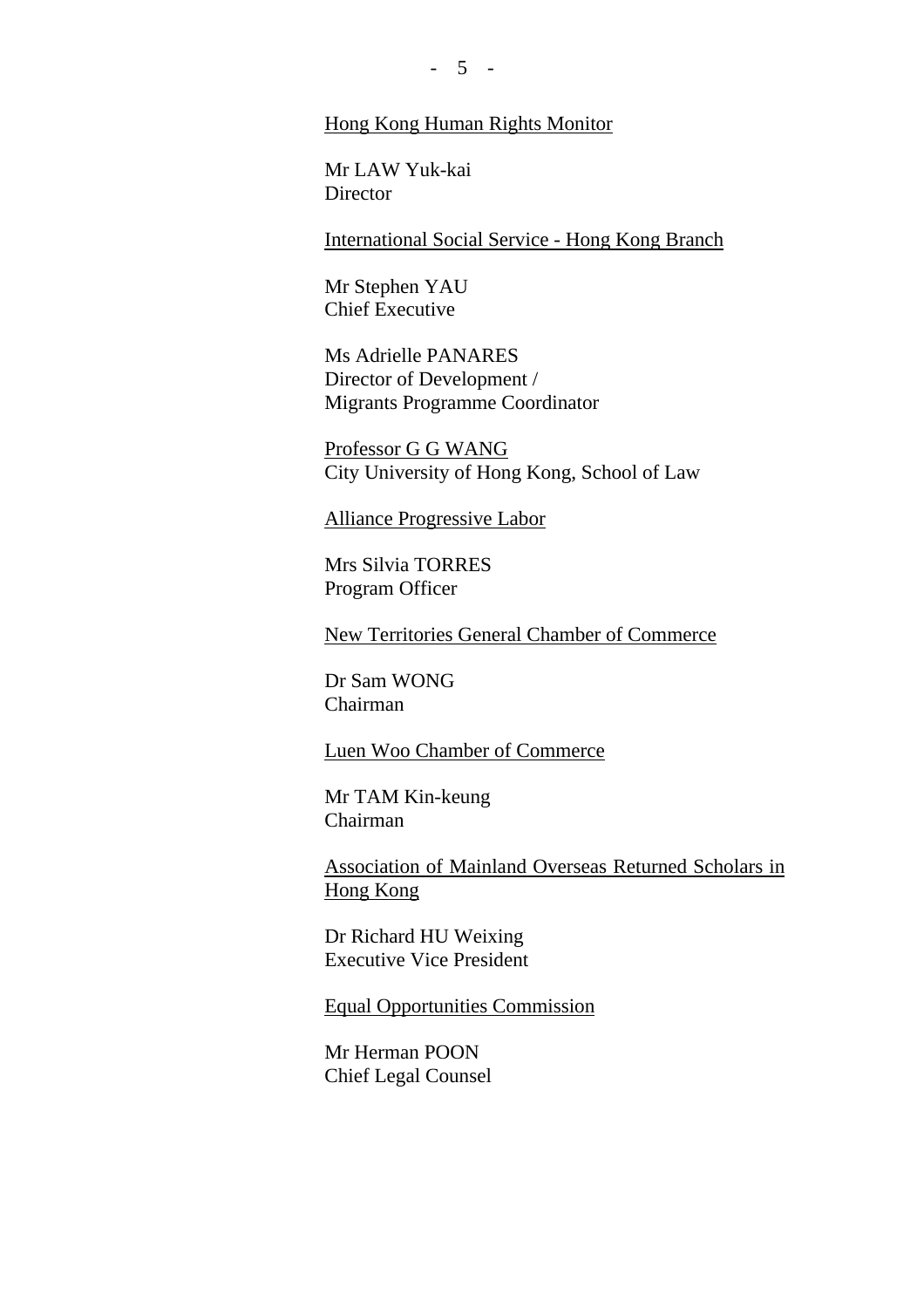## Christian Action

Ms Devi NOVIANTI Manager, Domestic Helpers and Migrant Workers Programme

Mr Limbu RUPEN

Hong Kong General Chamber of Commerce

Mr David O'REAR Chief Economist

Mr Gerry MA Chairman, SME Committee HKGCC

Association of Indonesian Migrants Workers in Hong Kong

Ms Eni LESTARI

Civic Party

Mr Bill LAY Yan-piau Member of Executive Committee

Mr John SHANNON Member

The British Chamber of Commerce in HK

Mr Christopher HAMMERBECK Executive Director

Ms Jo WILSON Chair of Business Policy Unit

United Filipinos in Hong Kong

Ms Cynthia CARIDAD A. TELLEZ

Ms Dowres BALLADARES Chairperson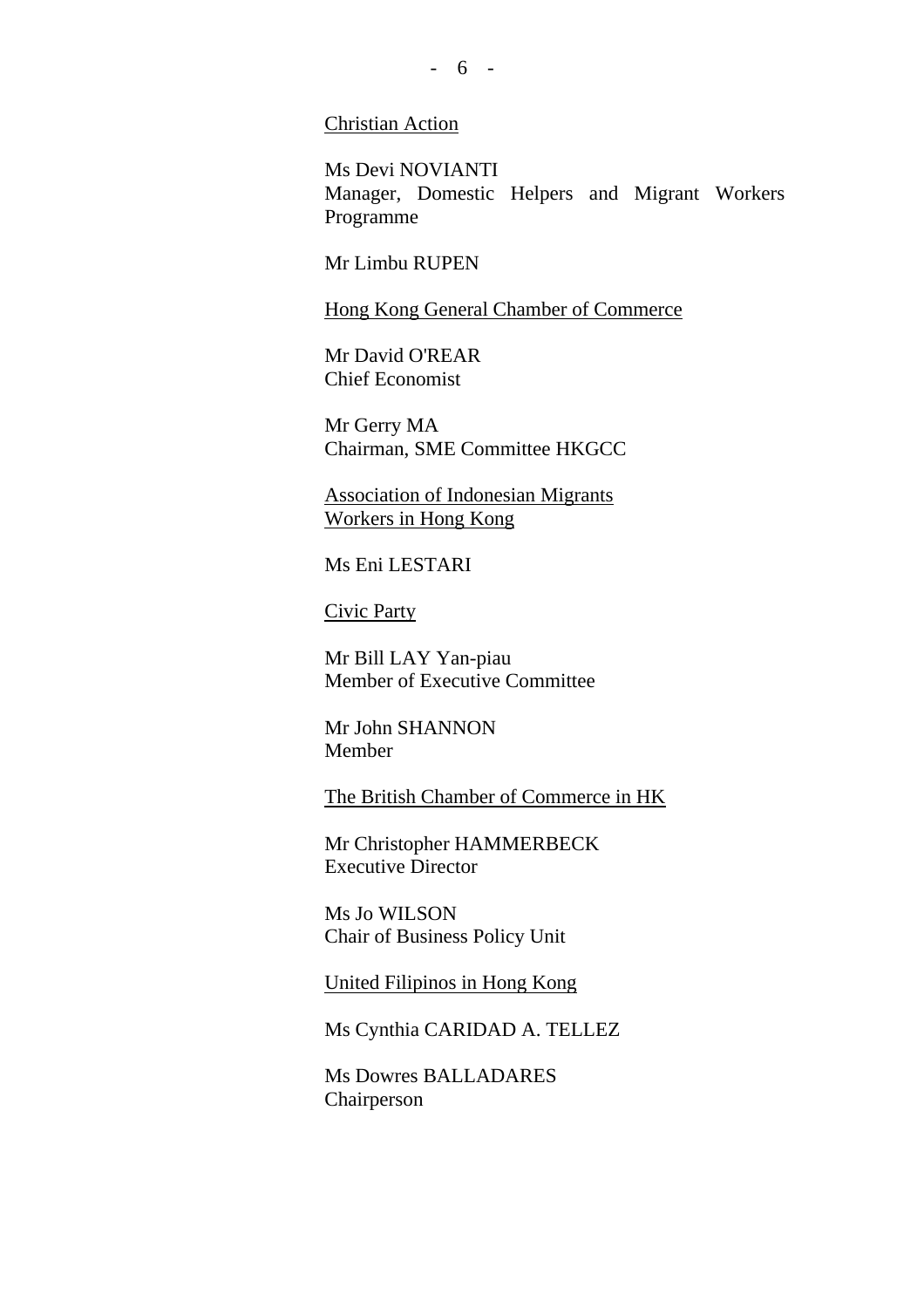|                               | Hong Kong Against Racial Discrimination                                                                    |  |
|-------------------------------|------------------------------------------------------------------------------------------------------------|--|
|                               | Ms Vandana RAJWANI<br>Spokesperson<br>and member of Committee on the Promotion of Racial<br><b>Harmony</b> |  |
| <b>Clerk</b> in<br>attendance | $:$ Miss Flora TAI<br>Chief Council Secretary (2)2                                                         |  |
| <b>Staff</b> in<br>attendance | : Mr KAU Kin-wah<br>Assistant Legal Adviser 6                                                              |  |
|                               | Ms Joanne MAK<br>Senior Council Secretary (2)2                                                             |  |
|                               | Ms Anna CHEUNG<br>Legislative Assistant (2)2                                                               |  |

#### Action

# **I. Meeting with deputations and the Administration**

The Bills Committee received views from a total of 34 individuals and organisations attending the meeting (index of proceedings attached at **Annex**).

- Admin Admin 2. The Administration was requested to provide a detailed written response to all the submissions made by deputations, including their views expressed at the meeting and in writing. The Administration was also requested to follow up immediately on the complaints made by deputations that ethnic minorities were unable to receive appropriate medical treatment due to language problem.
- Clerk 3. The Clerk was requested to prepare a summary of issues raised by deputations for members' reference.

### Information to be provided by the Administration

- Admin 4. The Administration was requested to provide -
	- (a) a paper comparing the scope and exemptions of the Bill with those in overseas legislation against racial discrimination;
	- (b) information and figures on the number of complaints lodged by ethnic minorities to the Administration and other public organisations in the past few years about failures of public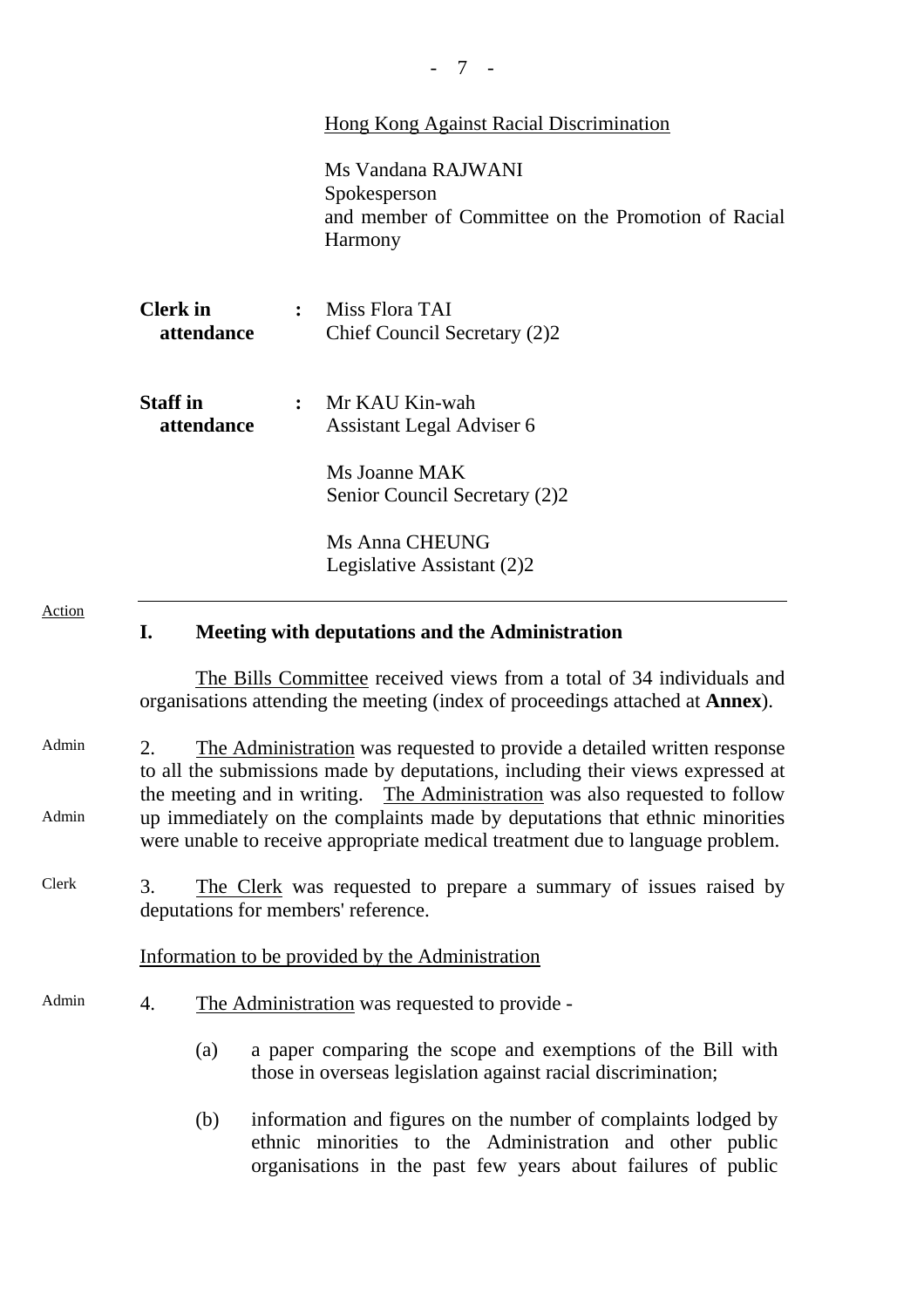Action

hospitals/clinics to provide translation services to cater for non-Chinese speaking service users; and

 (c) information on any public organisations/government departments which only used Chinese in their provision of services to the public.

# **II. Any other business**

Date of next meeting

5. Members noted that the next meeting would be held on Friday, 23 March 2007, at 8:30 am.

6. There being no other business, the meeting ended at 12:55 pm.

Council Business Division 2 Legislative Council Secretariat 11 May 2007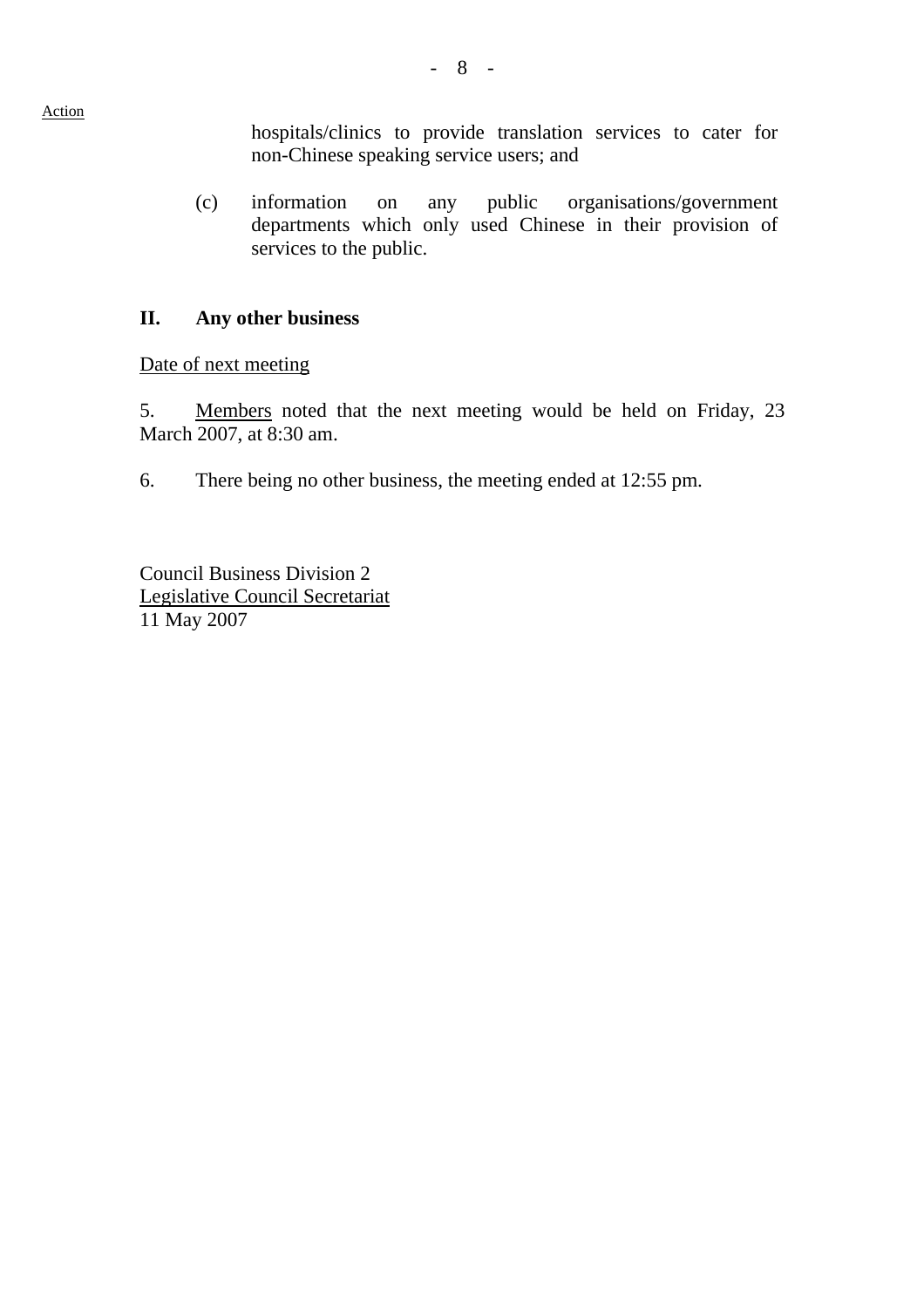# **Annex**

# **Proceedings of the meeting of Bills Committee on Race Discrimination Bill on Saturday, 3 March 2007, at 9:00 am in the Chamber of the Legislative Council Building**

| <b>Time marker</b> | <b>Speaker</b>                                                                  | <b>Subject</b>                                                                         | <b>Action required</b> |
|--------------------|---------------------------------------------------------------------------------|----------------------------------------------------------------------------------------|------------------------|
| 000000 - 000443    | Chairman                                                                        | Opening remarks of session I                                                           |                        |
| 000444 - 000917    | Hong Kong Unison                                                                | Presentation of views<br>[LC Paper No. CB(2)1226/06-07(01)]                            |                        |
| 000918 - 001323    | Employers' Federation of<br>Hong Kong                                           | Presentation of views<br>[LC Paper No. CB(2)1202/06-07(01)]                            |                        |
| 001324 - 001805    | Society for Community<br>Organization                                           | Presentation of views<br>[LC Paper No. CB(2)1168/06-07(01)]                            |                        |
| 001806 - 002209    | New Immigrants' Mutual<br><b>Aid Association</b>                                | Presentation of views<br>[LC Paper No. CB(2)1168/06-07(01)<br>and CB(2)1226/06-07(02)] |                        |
| $002210 - 002532$  | <b>Democratic Party</b>                                                         | Presentation of views<br>[LC Paper No. CB(2)1226/06-07(03)]                            |                        |
| 002533 - 002923    | Hong Kong Integrated<br>Nepalese Society                                        | Presentation of views<br>[LC Paper No. CB(2)1168/06-07(02)]                            |                        |
| 002924 - 003341    | Mr Y. K. CHONG                                                                  | Presentation of views<br>[LC Paper No. CB(2)1219/06-07(01)<br>and CB(2)1226/06-07(04)] |                        |
| 003342 - 003756    | Pakistan Islamic Welfare<br>Union Inc. (HK) Ltd                                 | Presentation of views<br>[LC Paper No. CB(2)1168/06-07(03)]                            |                        |
| 003757 - 004146    | Alliance of Returning<br><b>Chinese from Overseas</b><br>against Discrimination | Presentation of views                                                                  |                        |
| 004147 - 004623    | Dr KEEZHANGATTE<br>James Joseph                                                 | Presentation of views<br>[LC Paper No. CB(2)1243/06-07(01)]                            |                        |
| 004624 - 005031    | Hong Kong Human Rights<br>Commission                                            | Presentation of views<br>[LC Paper No. CB(2)1168/06-07(01)]                            |                        |
| 005032 - 005301    | Voices of the Rights of<br><b>Asylum Seekers</b><br>and Refugees                | Presentation of views<br>[LC Paper No. CB(2)1168/06-07(01)<br>and CB(2)1226/06-07(02)] |                        |
| 005302 - 005738    | The Coalition for Migrants<br>Rights                                            | Presentation of views<br>[LC Paper No. CB(2)1226/06-07(05)]                            |                        |
| 005739 - 005940    | Filipino Domestic Helpers<br>General Union                                      | Presentation of views<br>[LC Paper No. CB(2)1226/06-07(05)]                            |                        |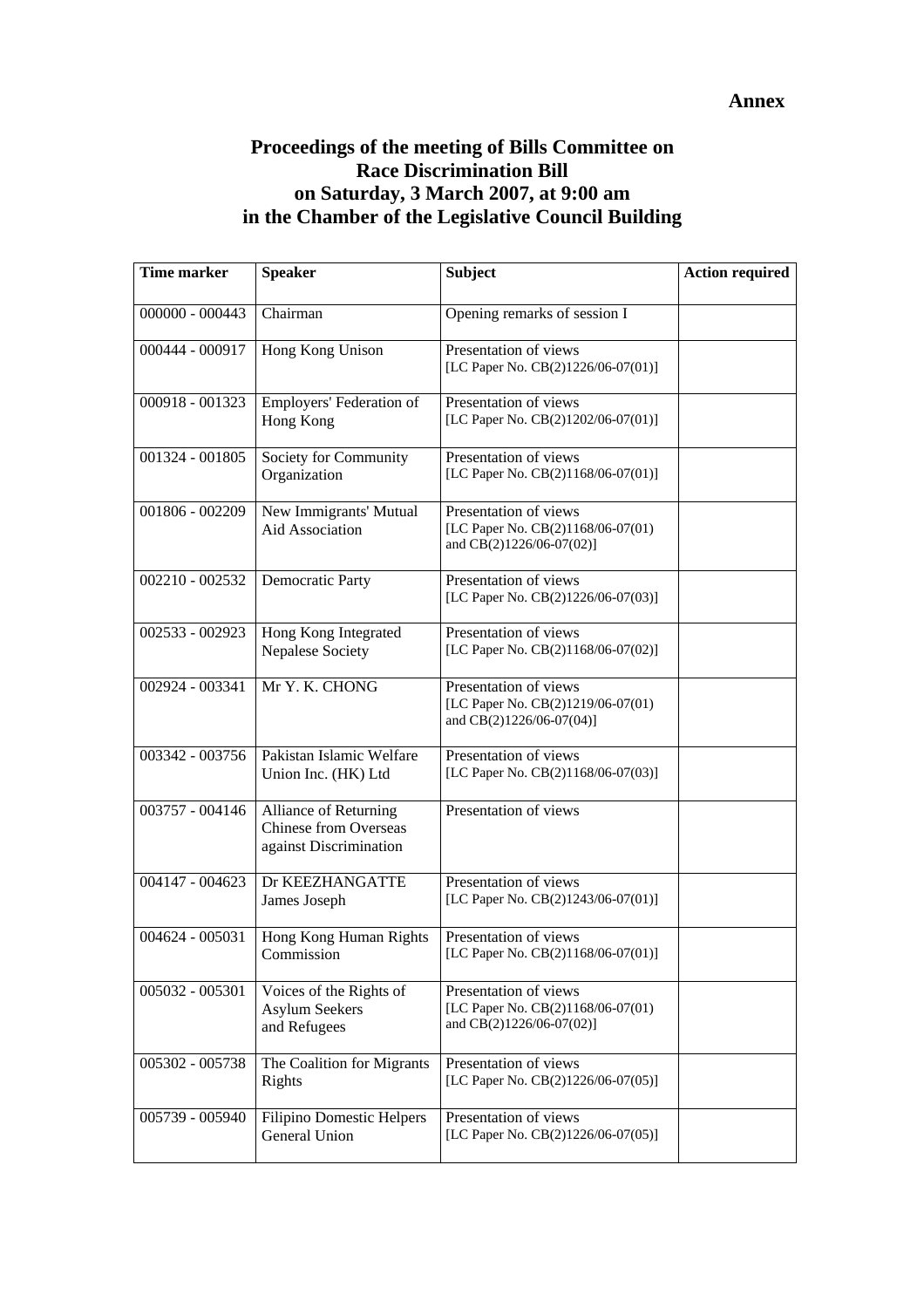| <b>Time marker</b> | <b>Speaker</b>                                                                                                                                                                                                                                                                                                                                                                                  | <b>Subject</b>                                                         | <b>Action required</b>                                                                                                       |
|--------------------|-------------------------------------------------------------------------------------------------------------------------------------------------------------------------------------------------------------------------------------------------------------------------------------------------------------------------------------------------------------------------------------------------|------------------------------------------------------------------------|------------------------------------------------------------------------------------------------------------------------------|
| 005941 - 010250    | <b>Indonesian Migrant</b><br><b>Workers Union</b>                                                                                                                                                                                                                                                                                                                                               | Presentation of views<br>[LC Paper No. CB(2)1226/06-07(05)]            |                                                                                                                              |
| 010251 - 010623    | The Hong Kong Coalition<br>of Indonesian Migrant<br>Worker Organization                                                                                                                                                                                                                                                                                                                         | Presentation of views<br>[LC Paper No. CB(2)1226/06-07(05)]            |                                                                                                                              |
| 010624 - 011035    | Far East Overseas Nepalese<br>Association                                                                                                                                                                                                                                                                                                                                                       | Presentation of views<br>[LC Paper No. CB(2)1226/06-07(05)]            |                                                                                                                              |
| 011036 - 011458    | Hong Kong Christian<br>Service                                                                                                                                                                                                                                                                                                                                                                  | Presentation of views<br>[LC Paper No. CB(2)1226/06-07(06)]            |                                                                                                                              |
| $011459 - 015012$  | Chairman,<br>Mr Howard YOUNG,<br>Mr<br>Muhammad<br>Khan<br>MALIK,<br>Ms Fermi WONG,<br>Ms Emily LAU,<br>Mr Y K CHONG,<br>Dr Fernando CHEUNG,<br>Mr Chura THAPA,<br>Mr LEE Cheuk-yan,<br>Ms SUMIATI,<br>Dr YEUNG Sum,<br>Miss Chan Yuen-han,<br>Mr Prem Candra RAI,<br>Mr Martin LEE,<br>Mr Albert CHAN,<br>Miss TAM Heung-man,<br>Mr Duncan ABATE,<br>Ms LI Fung-ying, and<br>Ms Nurul QOIRIAH. | Discussion                                                             | <b>Admin to</b><br>provide<br>comparison<br>table on the Bill<br>and relevant<br>legislation<br>(para. $4(a)$ of<br>minutes) |
| 015013 - 015634    | Chairman<br>Admin                                                                                                                                                                                                                                                                                                                                                                               | Administration's initial response to<br>concerns raised by deputations |                                                                                                                              |
| 015635 - 021256    |                                                                                                                                                                                                                                                                                                                                                                                                 | <b>Break</b>                                                           |                                                                                                                              |
| $021257 - 021442$  | Chairman                                                                                                                                                                                                                                                                                                                                                                                        | Opening remarks of session II                                          |                                                                                                                              |
| 021443 - 021900    | HK SKH Lady Maclehose<br>Centre                                                                                                                                                                                                                                                                                                                                                                 | Presentation of views<br>[LC Paper No. CB(2)1202/06-07(02)]            |                                                                                                                              |
| 021901 - 022307    | Hong Kong Human Rights<br>Monitor                                                                                                                                                                                                                                                                                                                                                               | Presentation of views                                                  |                                                                                                                              |
| 022308 - 022733    | Professor G G WANG                                                                                                                                                                                                                                                                                                                                                                              | Presentation of views<br>[LC Paper No. CB(2)1168/06-07(04)]            |                                                                                                                              |
| 022734 - 023203    | <b>International Social Service</b><br>- Hong Kong Branch                                                                                                                                                                                                                                                                                                                                       | Presentation of views                                                  |                                                                                                                              |
| 023204 - 023335    | Alliance of Progressive<br>Labor, Hong Kong                                                                                                                                                                                                                                                                                                                                                     | Presentation of views<br>[LC Paper No. CB(2)1226/06-07(05)]            |                                                                                                                              |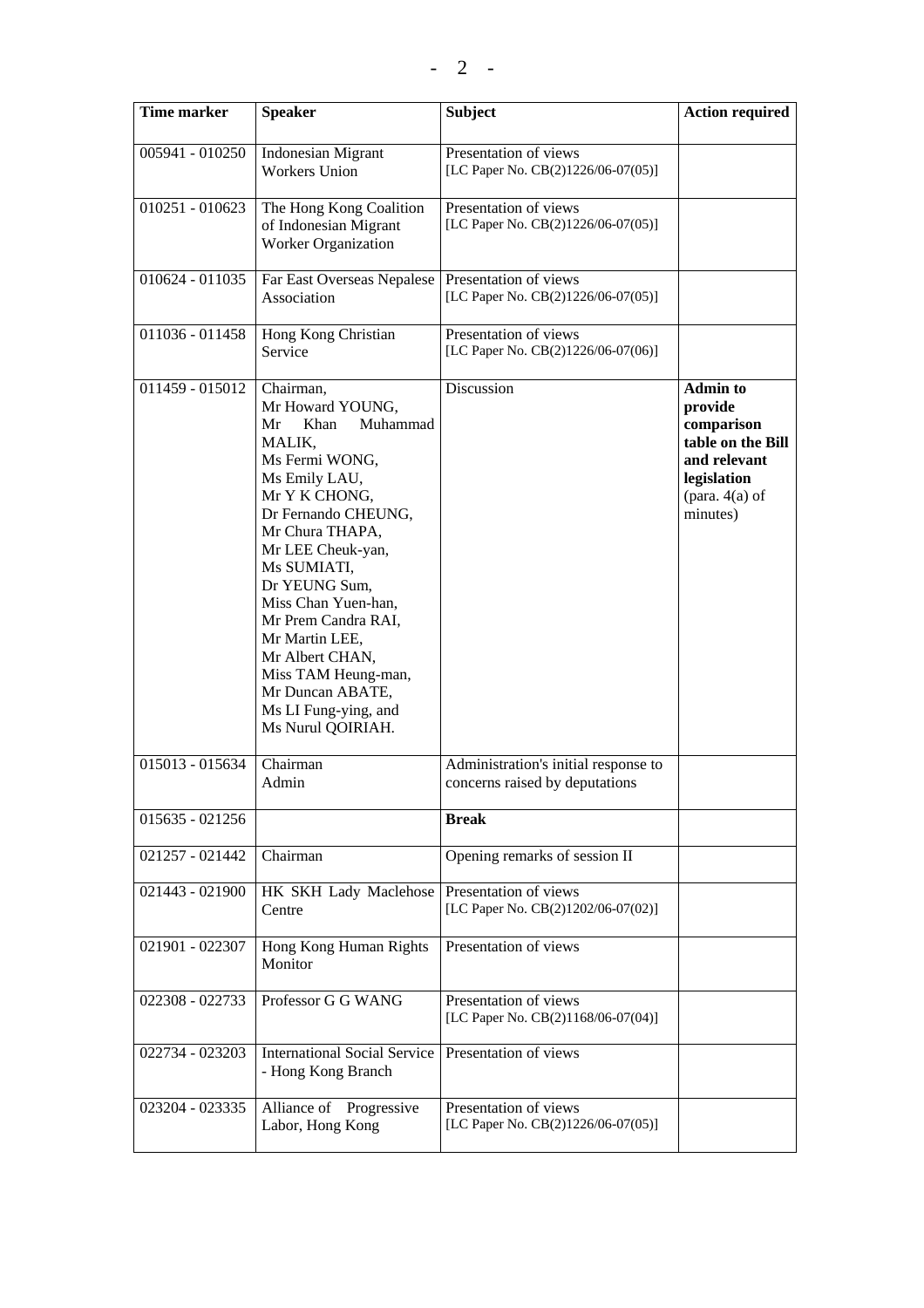| <b>Time marker</b> | <b>Speaker</b>                                                                                                                                                                                                                                                                                                                                  | <b>Subject</b>                                              | <b>Action required</b>                                                                                                                                                                                           |
|--------------------|-------------------------------------------------------------------------------------------------------------------------------------------------------------------------------------------------------------------------------------------------------------------------------------------------------------------------------------------------|-------------------------------------------------------------|------------------------------------------------------------------------------------------------------------------------------------------------------------------------------------------------------------------|
| 023336 - 023752    | New Territories General<br><b>Chamber of Commerce</b>                                                                                                                                                                                                                                                                                           | Presentation of views                                       |                                                                                                                                                                                                                  |
| 023753 - 023857    | Luen Woo Chamber of<br>Commerce                                                                                                                                                                                                                                                                                                                 | Presentation of views                                       |                                                                                                                                                                                                                  |
| $023858 - 024404$  | Association of Mainland<br><b>Overseas Returned</b><br>Scholars in Hong Kong                                                                                                                                                                                                                                                                    | Presentation of views<br>[LC Paper No. CB(2)1226/06-07(07)] |                                                                                                                                                                                                                  |
| 024405 - 024907    | <b>Equal Opportunities</b><br>Commission                                                                                                                                                                                                                                                                                                        | Presentation of views<br>[LC Paper No. CB(2)1168/06-07(05)] |                                                                                                                                                                                                                  |
| 024908 - 025336    | Christian Action                                                                                                                                                                                                                                                                                                                                | Presentation of views                                       |                                                                                                                                                                                                                  |
| 025337 - 025727    | Hong Kong General<br><b>Chamber of Commerce</b>                                                                                                                                                                                                                                                                                                 | Presentation of views<br>[LC Paper No. CB(2)1147/06-07(01)] |                                                                                                                                                                                                                  |
| 025728 - 030007    | Association of Indonesian<br>Migrants Workers in Hong<br>Kong                                                                                                                                                                                                                                                                                   | Presentation of views<br>[LC Paper No. CB(2)1226/06-07(08)] |                                                                                                                                                                                                                  |
| 030008 - 030451    | Civic Party                                                                                                                                                                                                                                                                                                                                     | Presentation of views<br>[LC Paper No. CB(2)1243/06-07(02)] |                                                                                                                                                                                                                  |
| 030452 - 030708    | The British Chamber of<br>Commerce in HK                                                                                                                                                                                                                                                                                                        | Presentation of views                                       |                                                                                                                                                                                                                  |
| 030709 - 030952    | United Filipinos in Hong<br>Kong                                                                                                                                                                                                                                                                                                                | Presentation of views<br>[LC Paper No. CB(2)1226/06-07(09)] |                                                                                                                                                                                                                  |
| 030953 - 031427    | Hong Kong Against Racial<br>Discrimination                                                                                                                                                                                                                                                                                                      | Presentation of views                                       |                                                                                                                                                                                                                  |
| 031428 - 034229    | Chairman<br>Dr Fernando CHEUNG,<br>Mr Stephen YAU,<br>Mr Gerry MA,<br>Ms Emily LAU,<br>Mr Gerry MA,<br>Dr Sam WONG,<br>Mr Martin LEE,<br>Dr YEUNG Sum,<br>Professor G G WANG,<br>Dr Richard HU Weising,<br>Miss TAM Heung-man,<br>Mr Herman POON,<br>Miss Nora WONG,<br>Mr LAW Yuk-kai,<br>Mr James TO,<br>Mr Abraham SHEK, and<br>Mr Azir KHAN | Discussion                                                  | <b>Admin to</b><br>provide<br>information<br>and data on<br>complaints<br>relating to<br>public service<br>providers'<br>failures to<br>provide<br>translation<br>services<br>(para. $4(b)$ & (c)<br>of minutes) |